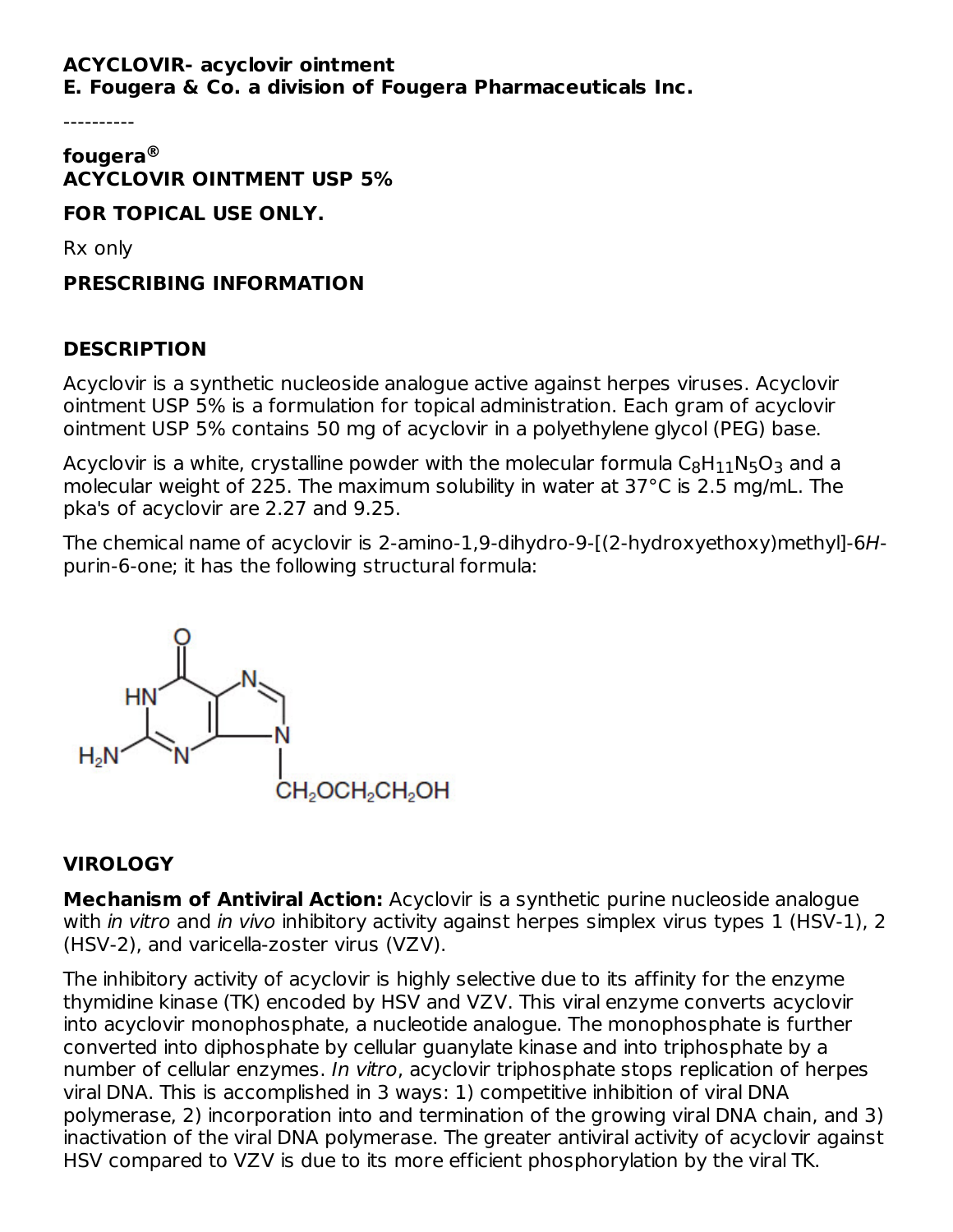**Antiviral Activities:** The quantitative relationship between the in vitro susceptibility of herpes viruses to antivirals and the clinical response to therapy has not been established in humans, and virus sensitivity testing has not been standardized. Sensitivity testing results, expressed as the concentration of drug required to inhibit by 50% the growth of virus in cell culture (IC<sub>50</sub>), vary greatly depending upon a number of factors. Using plaque-reduction assays, the IC<sub>50</sub> against herpes simplex virus isolates ranges from 0.02 to 13.5 mcg/mL for HSV-1 and from 0.01 to 9.9 mcg/mL for HSV-2. The IC $_{50}$  for acyclovir against most laboratory strains and clinical isolates of VZV ranges from 0.12 to 10.8 mcg/mL. Acyclovir also demonstrates activity against the Oka vaccine strain of VZV with a mean IC $_{50}$  of 1.35 mcg/mL.

**Drug Resistance:** Resistance of HSV and VZV to acyclovir can result from qualitative and quantitative changes in the viral TK and/or DNA polymerase. Clinical isolates of HSV and VZV with reduced susceptibility to acyclovir have been recovered from immunocompromised patients, especially with advanced HIV infection. While most of the acyclovir-resistant mutants isolated thus far from immunocompromised patients have been found to be TK-deficient mutants, other mutants involving the viral TK gene (TK partial and TK altered) and DNA polymerase have been isolated. TK-negative mutants may cause severe disease in infants and immunocompromised adults. The possibility of viral resistance to acyclovir should be considered in patients who show poor clinical response during therapy.

# **CLINICAL PHARMACOLOGY**

Two clinical pharmacology studies were performed with acyclovir ointment USP 5% in immunocompromised adults at risk of developing mucocutaneous Herpes simplex virus infections or with localized varicella-zoster infections. These studies were designed to evaluate the dermal tolerance, systemic toxicity, and percutaneous absorption of acyclovir.

In 1 of these studies, which included 16 inpatients, the complete ointment or its vehicle were randomly administered in a dose of 1-cm strips (25 mg acyclovir) 4 times a day for 7 days to an intact skin surface area of 4.5 square inches. No local intolerance, systemic toxicity, or contact dermatitis were observed. In addition, no drug was detected in blood and urine by radioimmunoassay (sensitivity, 0.01 mcg/mL). The other study included 11 patients with localized varicella-zoster infections. In this uncontrolled study, acyclovir was detected in the blood of 9 patients and in the urine of all patients tested. Acyclovir levels in plasma ranged from <0.01 to 0.28 mcg/mL in 8 patients with normal renal function, and from <0.01 to 0.78 mcg/mL in 1 patient with impaired renal function. Acyclovir excreted in the urine ranged from <0.02% to 9.4% of the daily dose. Therefore, systemic absorption of acyclovir after topical application is minimal.

# **CLINICAL TRIALS**

In clinical trials of initial genital herpes infections, acyclovir ointment USP 5% has shown a decrease in healing time and, in some cases, a decrease in duration of viral shedding and duration of pain. In studies in immunocompromised patients mainly with herpes labialis, there was a decrease in duration of viral shedding and a slight decrease in duration of pain.

In studies of recurrent genital herpes and of herpes labialis in nonimmunocompromised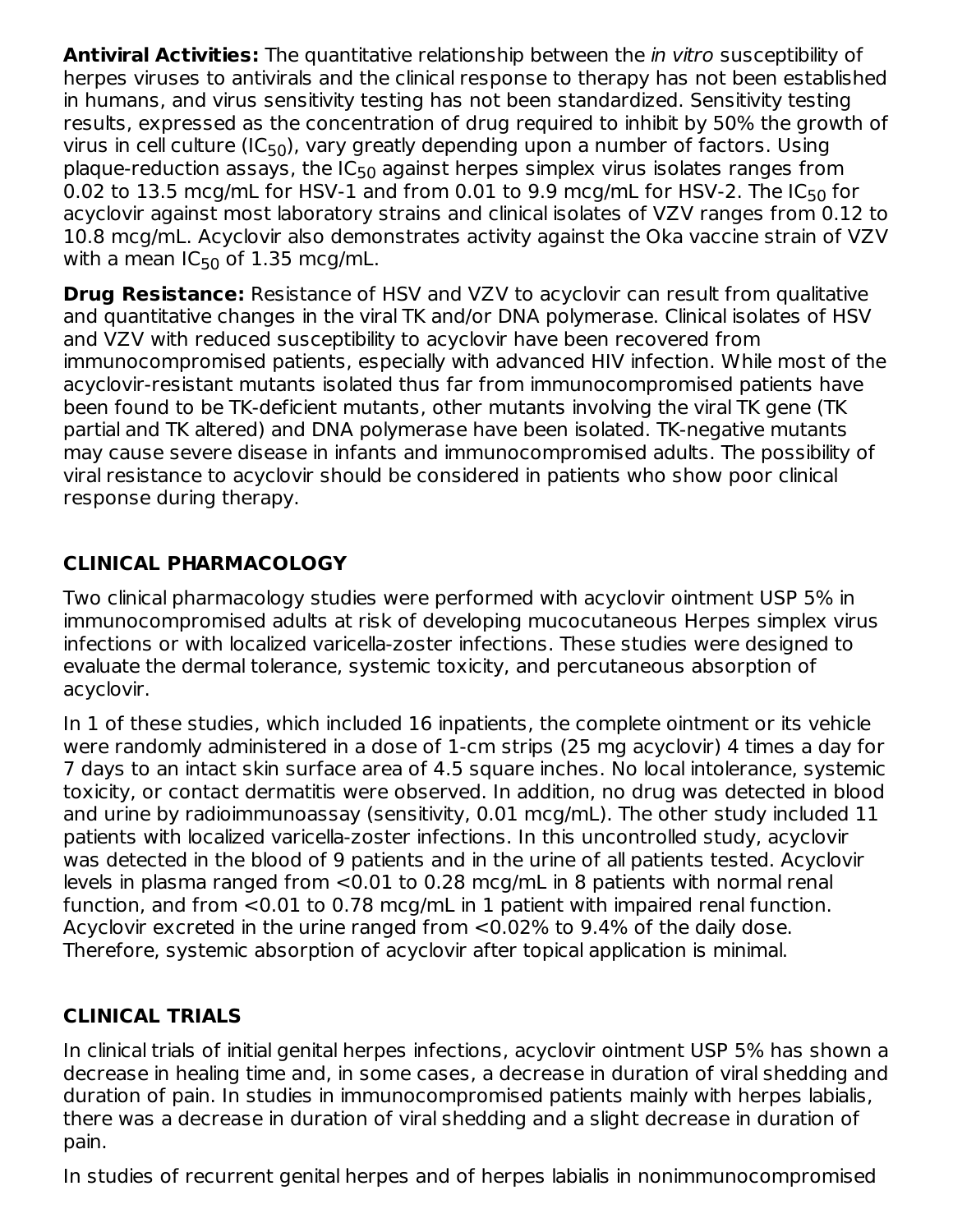patients, there was no evidence of clinical benefit; there was some decrease in duration of viral shedding.

#### **INDICATIONS AND USAGE**

Acyclovir ointment USP 5% is indicated in the management of initial genital herpes and in limited non- life-threatening mucocutaneous Herpes simplex virus infections in immunocompromised patients.

#### **CONTRAINDICATIONS**

Acyclovir ointment USP 5% is contraindicated in patients who develop hypersensitivity to the components of the formulation.

#### **WARNINGS**

Acyclovir ointment USP 5% is intended for cutaneous use only and should not be used in the eye.

#### **PRECAUTIONS**

**General:** The recommended dosage, frequency of applications, and length of treatment should not be exceeded (see **DOSAGE AND ADMINISTRATION**). There are no data to support the use of acyclovir ointment USP 5% to prevent transmission of infection to other persons or prevent recurrent infections when applied in the absence of signs and symptoms. Acyclovir ointment USP 5% should not be used for the prevention of recurrent HSV infections. Although clinically significant viral resistance associated with the use of acyclovir ointment USP 5% has not been observed, this possibility exists.

**Drug Interactions:** Clinical experience has identified no interactions resulting from topical or systemic administration of other drugs concomitantly with acyclovir ointment USP 5%.

**Carcinogenesis, Mutagenesis, Impairment of Fertility:** Systemic exposure following topical administration of acyclovir is minimal. Dermal carcinogenicity studies were not conducted. Results from the studies of carcinogenesis, mutagenesis, and fertility are not included in the full prescribing information for acyclovir ointment USP 5% due to the minimal exposures of acyclovir that result from dermal application. Information on these studies is available in the full prescribing information for acyclovir capsules, tablets, and suspension and acyclovir for injection.

**Pregnancy: Teratogenic Effects:** Pregnancy Category B. Acyclovir was not teratogenic in the mouse, rabbit, or rat at exposures greatly in excess of human exposure. There are no adequate and well-controlled studies of systemic acyclovir in pregnant women. A prospective epidemiologic registry of acyclovir use during pregnancy was established in 1984 and completed in April 1999. There were 749 pregnancies followed in women exposed to systemic acyclovir during the first trimester of pregnancy resulting in 756 outcomes. The occurrence rate of birth defects approximates that found in the general population. However, the small size of the registry is insufficient to evaluate the risk for less common defects or to permit reliable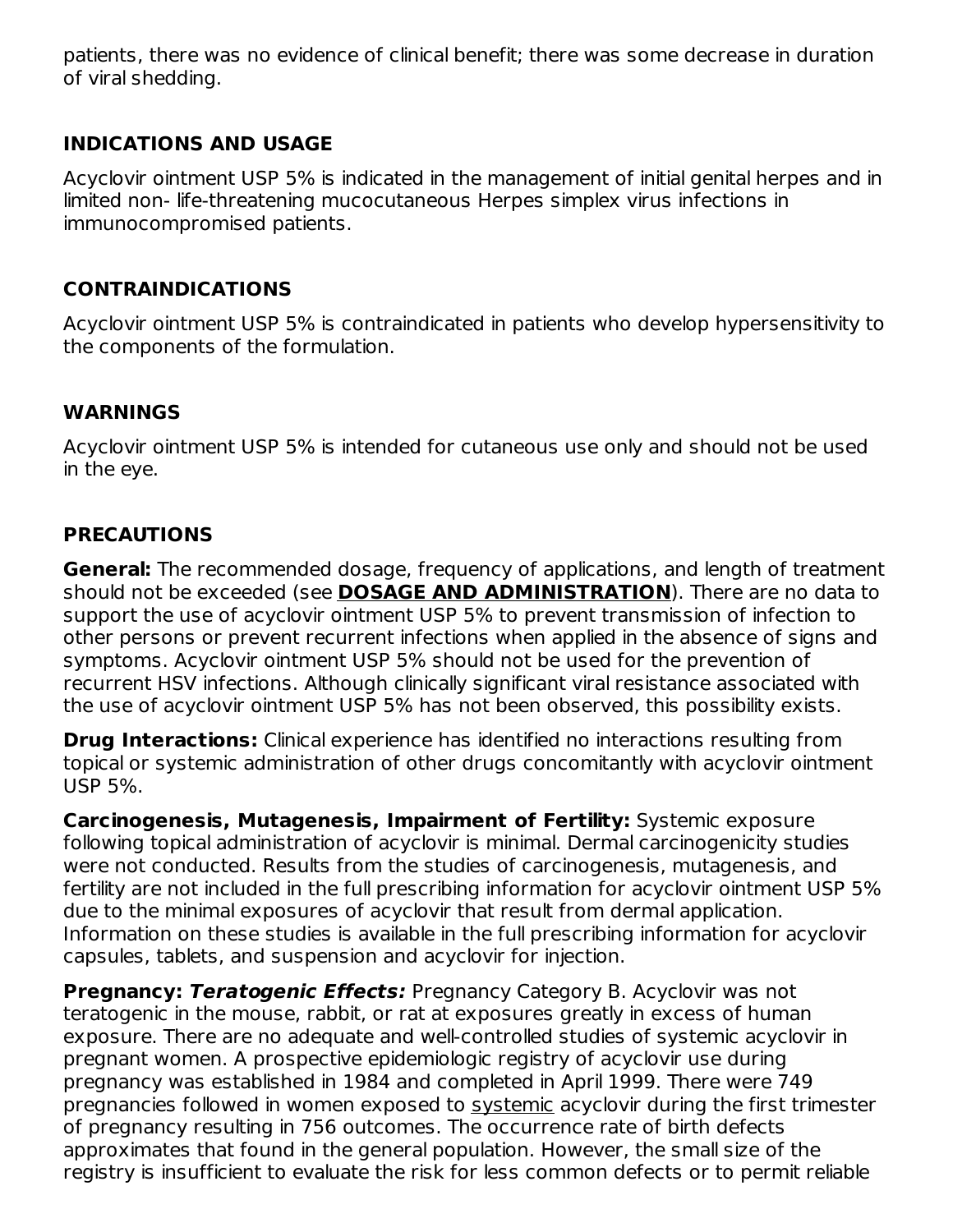or definitive conclusions regarding the safety of acyclovir in pregnant women and their developing fetuses. Systemic acyclovir should be used during pregnancy only if the potential benefit justifies the potential risk to the fetus.

**Nursing Mothers:** It is not known whether topically applied acyclovir is excreted in breast milk. Systemic exposure following topical administration is minimal. After oral administration of acyclovir, acyclovir concentrations have been documented in breast milk in 2 women and ranged from 0.6 to 4.1 times the corresponding plasma levels. These concentrations would potentially expose the nursing infant to a dose of acyclovir up to 0.3 mg/kg per day. Nursing mothers who have active herpetic lesions near or on the breast should avoid nursing.

**Geriatric Use:** Clinical studies of acyclovir ointment did not include sufficient numbers of subjects aged 65 and over to determine whether they respond differently from younger subjects. Other reported clinical experience has not identified differences in responses between the elderly and younger patients. Systemic absorption of acyclovir after topical administration is minimal (see **CLINICAL PHARMACOLOGY**).

**Pediatric Use:** Safety and effectiveness in pediatric patients have not been established.

## **ADVERSE REACTIONS**

In the controlled clinical trials, mild pain (including transient burning and stinging) was reported by about 30% of patients in both the active and placebo arms; treatment was discontinued in 2 of these patients. Local pruritus occurred in 4% of these patients. In all studies, there was no significant difference between the drug and placebo group in the rate or type of reported adverse reactions nor were there any differences in abnormal clinical laboratory findings.

**Observed During Clinical Practice:** Based on clinical practice experience in patients treated with acyclovir ointment USP 5% in the US, spontaneously reported adverse events are uncommon. Data are insufficient to support an estimate of their incidence or to establish causation. These events may also occur as part of the underlying disease process. Voluntary reports of adverse events that have been received since market introduction include:

**General:** Edema and/or pain at the application site. **Skin:** Pruritus, rash.

### **OVERDOSAGE**

Overdosage by topical application of acyclovir ointment USP 5% is unlikely because of limited transcutaneous absorption (see **CLINICAL PHARMACOLOGY**).

# **DOSAGE AND ADMINISTRATION**

Apply sufficient quantity to adequately cover all lesions every 3 hours, 6 times per day for 7 days. The dose size per application will vary depending upon the total lesion area but should approximate a one-half inch ribbon of ointment per 4 square inches of surface area. A finger cot or rubber glove should be used when applying acyclovir ointment USP 5% to prevent autoinoculation of other body sites and transmission of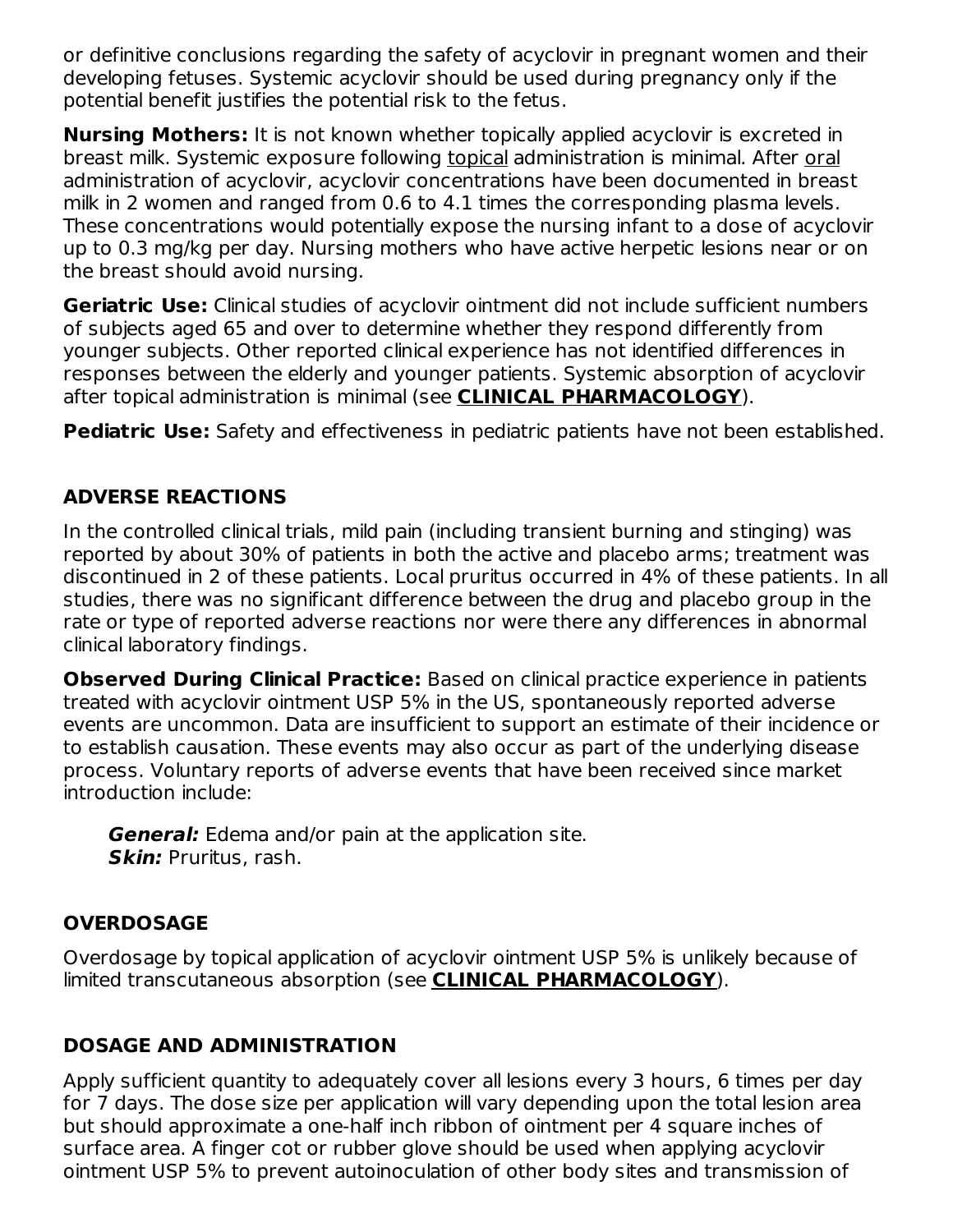infection to other persons. **Therapy should be initiated as early as possible following onset of signs and symptoms.**

#### **HOW SUPPLIED**

Each gram of Acyclovir Ointment USP 5% contains 50 mg acyclovir in a polyethylene glycol base. It is supplied as follows:

15 g tubes NDC 0168-0825-15 30 g tubes NDC 0168-0825-30

**Store at 20°-25°C (68°-77°F) [see USP Controlled Room Temperature]. Store in a dry place.**



400214C R12/15 #285

#### **PRINCIPAL DISPLAY PANEL - 30 g Tube Container**

**NDC** 0168-0825-30

**Fougera**

**Acyclovir Ointment USP 5%**

**Rx only**

**FOR TOPICAL USE ONLY.**

**NET WT 30 grams**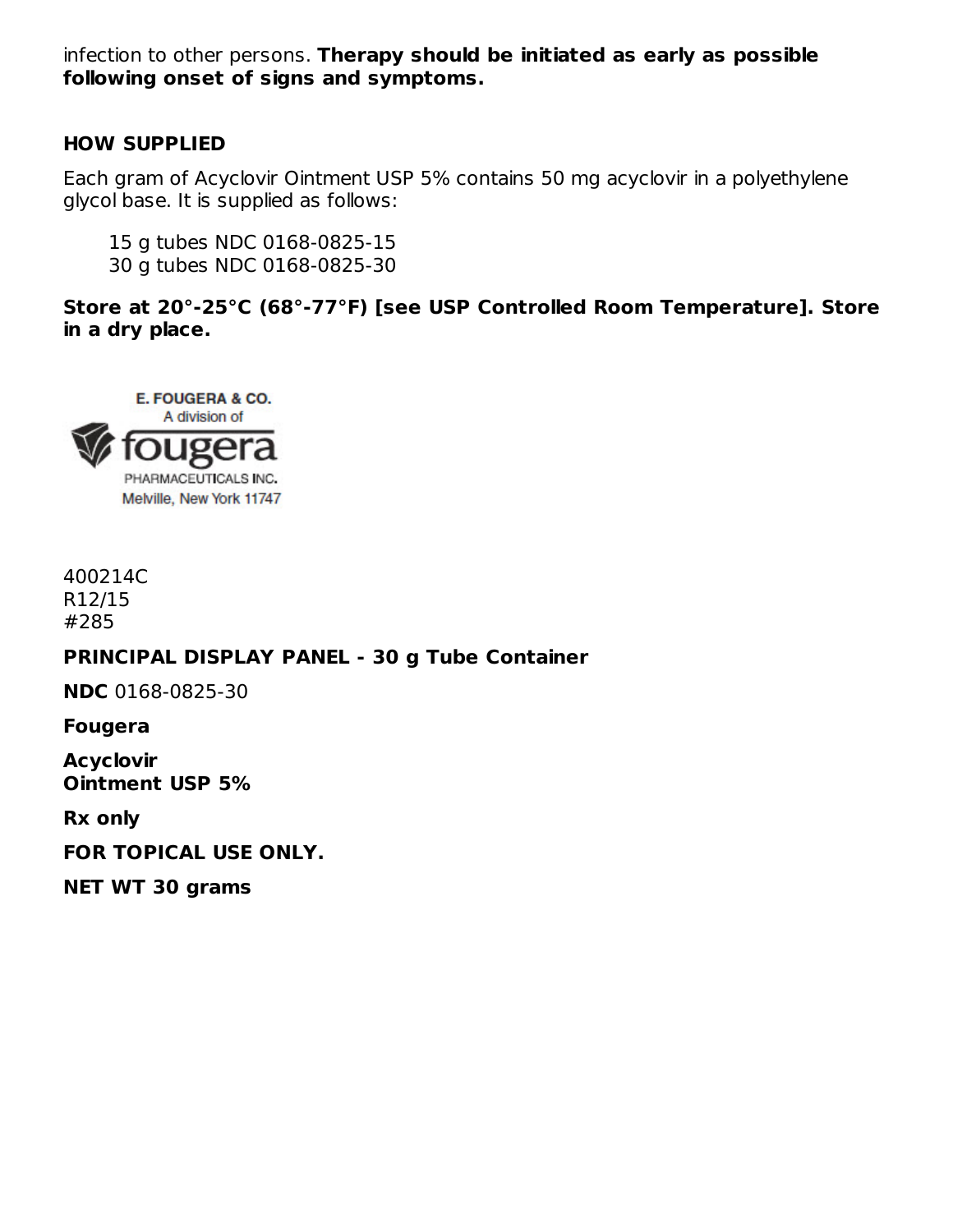#### NDC 0168-0825-30

fougera<sup>®</sup>

# **Acyclovir Ointment USP 5%**

USUAL DOSAGE: Apply 6 times a day (every 3 hours) for 7 days. See prescribing information for dosage information.

Store at 20°-25°C (68°-77°F) [see USP Controlled Room Temperature]. Store in a dry place.

SEE CRIMP OF TUBE FOR LOT NO. **AND EXPIRATION DATE.** FILLED BY WEIGHT, NOT BY VOLUME.

E. FOUGERA & CO. A division of Fougera Pharmaceuticals Inc. Melville, New York 11747



### PRINCIPAL DISPLAY PANEL - 30 g carton

**NDC** 0168-0825-30

**Fougera** 

**Acyclovir Ointment USP 5%** 

**Rx only** 

FOR TOPICAL USE ONLY.

**NET WT 30 grams**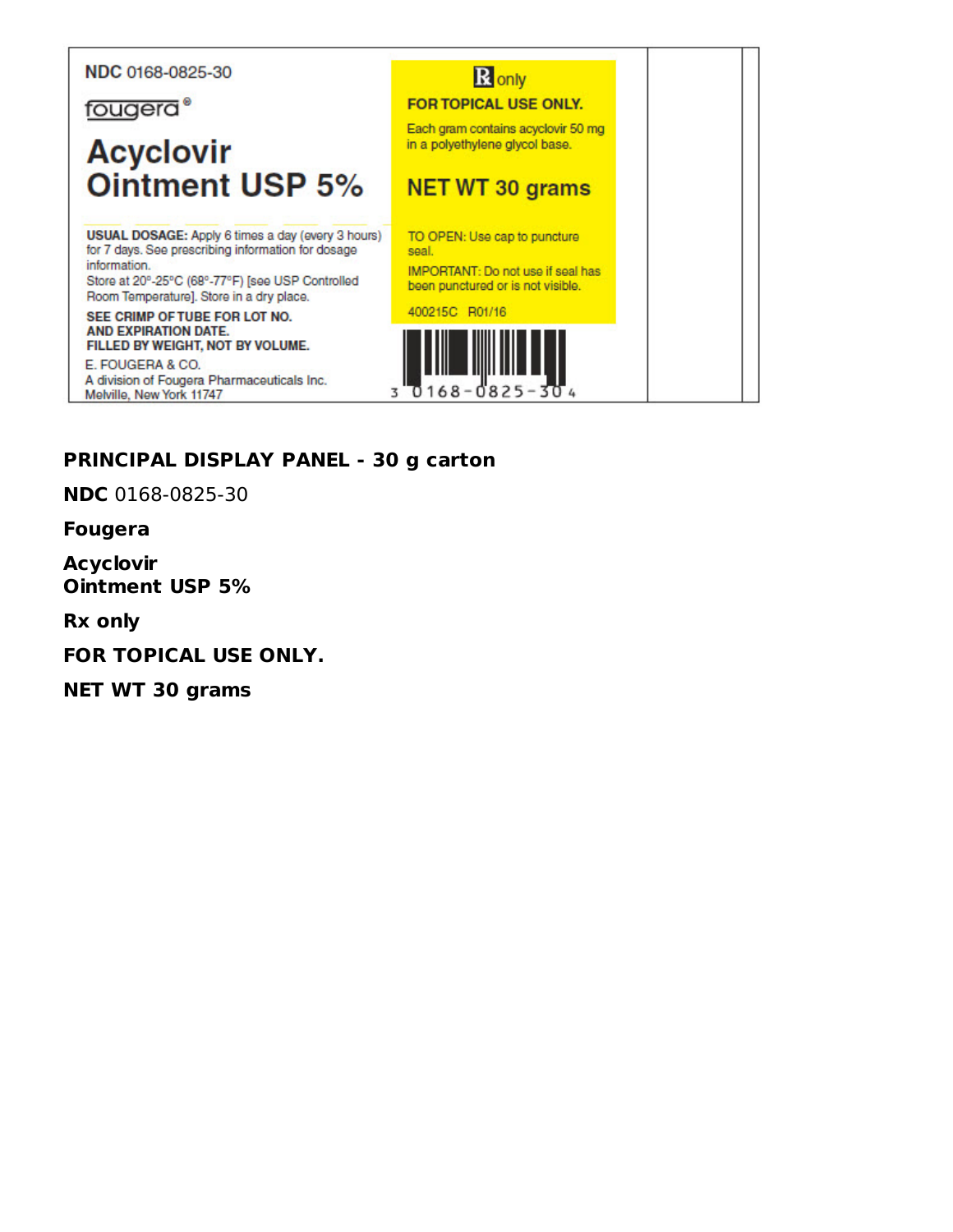| 3 0168-0825-304                                                                                                                                                                                                                                                                                                                                                                    | <b>FOR TOPICAL USE ONLY.</b><br>Each gram contains acyclovir 50 mg<br>in a polyethylene glycol base.                                                                                                                                                                                                                                                                                                | 400216D<br>R04/17<br>#285                                                                      |
|------------------------------------------------------------------------------------------------------------------------------------------------------------------------------------------------------------------------------------------------------------------------------------------------------------------------------------------------------------------------------------|-----------------------------------------------------------------------------------------------------------------------------------------------------------------------------------------------------------------------------------------------------------------------------------------------------------------------------------------------------------------------------------------------------|------------------------------------------------------------------------------------------------|
| NDC 0168-0825-30<br>$\mathbf R$ only<br><b>Acyclovir</b><br><b>Ointment USP 5%</b><br><b>NET WT 30 grams</b><br>fougera®                                                                                                                                                                                                                                                           |                                                                                                                                                                                                                                                                                                                                                                                                     | puebna<br>NDC 0168-0825-30<br><b>Dintment</b><br>Acyclovi<br>5%<br><u>prepno</u><br><b>usu</b> |
| <b>USUAL DOSAGE:</b> Apply 6 times a day (every 3 hours) for<br>7 days. See prescribing information for dosage information.<br>Store at 20°-25°C (68°-77°F) [see USP Controlled Room<br>Temperature]. Store in a dry place.<br>SEE CRIMP OF TUBE FOR LOT NO.<br>AND EXPIRATION DATE.<br>E. FOUGERA & CO.<br>A division of Fougera Pharmaceuticals Inc.<br>Melville, New York 11747 | <b>IMPORTANT:</b> The opening of this product is<br>covered by a metal tamper-resistant seal.<br>If this seal has been punctured or is not<br>visible, do not use and return product to place<br>of purchase.<br>TO OPEN: To puncture the seal, reverse the<br>cap and place the puncture-top onto the tube.<br>Push down firmly until seal is open.<br>TO CLOSE: Screw the cap back onto the tube. |                                                                                                |
| NDC 0168-0825-30<br>$R_{\text{only}}$<br><b>Acyclovir</b><br><b>Ointment USP 5%</b><br><b>NET WT 30 grams</b><br>fougera®                                                                                                                                                                                                                                                          | <b>FOR TOPICAL USE ONLY.</b><br>Each gram contains acyclovir 50 mg<br>in a polyethylene glycol base.                                                                                                                                                                                                                                                                                                |                                                                                                |
|                                                                                                                                                                                                                                                                                                                                                                                    |                                                                                                                                                                                                                                                                                                                                                                                                     |                                                                                                |

| <b>ACYCLOVIR</b>                                           |                                |  |                                       |  |                                     |  |  |
|------------------------------------------------------------|--------------------------------|--|---------------------------------------|--|-------------------------------------|--|--|
| acyclovir ointment                                         |                                |  |                                       |  |                                     |  |  |
|                                                            |                                |  |                                       |  |                                     |  |  |
| <b>Product Information</b>                                 |                                |  |                                       |  |                                     |  |  |
| <b>Product Type</b>                                        | <b>HUMAN PRESCRIPTION DRUG</b> |  | <b>Item Code (Source)</b>             |  | NDC:0168-0825                       |  |  |
| <b>Route of Administration</b>                             | <b>TOPICAL</b>                 |  |                                       |  |                                     |  |  |
|                                                            |                                |  |                                       |  |                                     |  |  |
|                                                            |                                |  |                                       |  |                                     |  |  |
| <b>Active Ingredient/Active Moiety</b>                     |                                |  |                                       |  |                                     |  |  |
| <b>Ingredient Name</b><br><b>Basis of Strength</b>         |                                |  |                                       |  | <b>Strength</b>                     |  |  |
| acyclovir (UNII: X4HES1O11F) (acyclovir - UNII:X4HES1O11F) |                                |  | acyclovir                             |  | 50 mg in 1 g                        |  |  |
|                                                            |                                |  |                                       |  |                                     |  |  |
| <b>Inactive Ingredients</b>                                |                                |  |                                       |  |                                     |  |  |
|                                                            | <b>Ingredient Name</b>         |  |                                       |  | <b>Strength</b>                     |  |  |
| POLYETHYLENE GLYCOL, UNSPECIFIED (UNII: 3WQ0SDW1A)         |                                |  |                                       |  |                                     |  |  |
|                                                            |                                |  |                                       |  |                                     |  |  |
| <b>Packaging</b>                                           |                                |  |                                       |  |                                     |  |  |
| <b>Item Code</b><br>#                                      | <b>Package Description</b>     |  | <b>Marketing Start</b><br><b>Date</b> |  | <b>Marketing End</b><br><b>Date</b> |  |  |
| NDC:0168-0825- 1 in 1 CAPTON                               |                                |  | 05/11/2016                            |  |                                     |  |  |